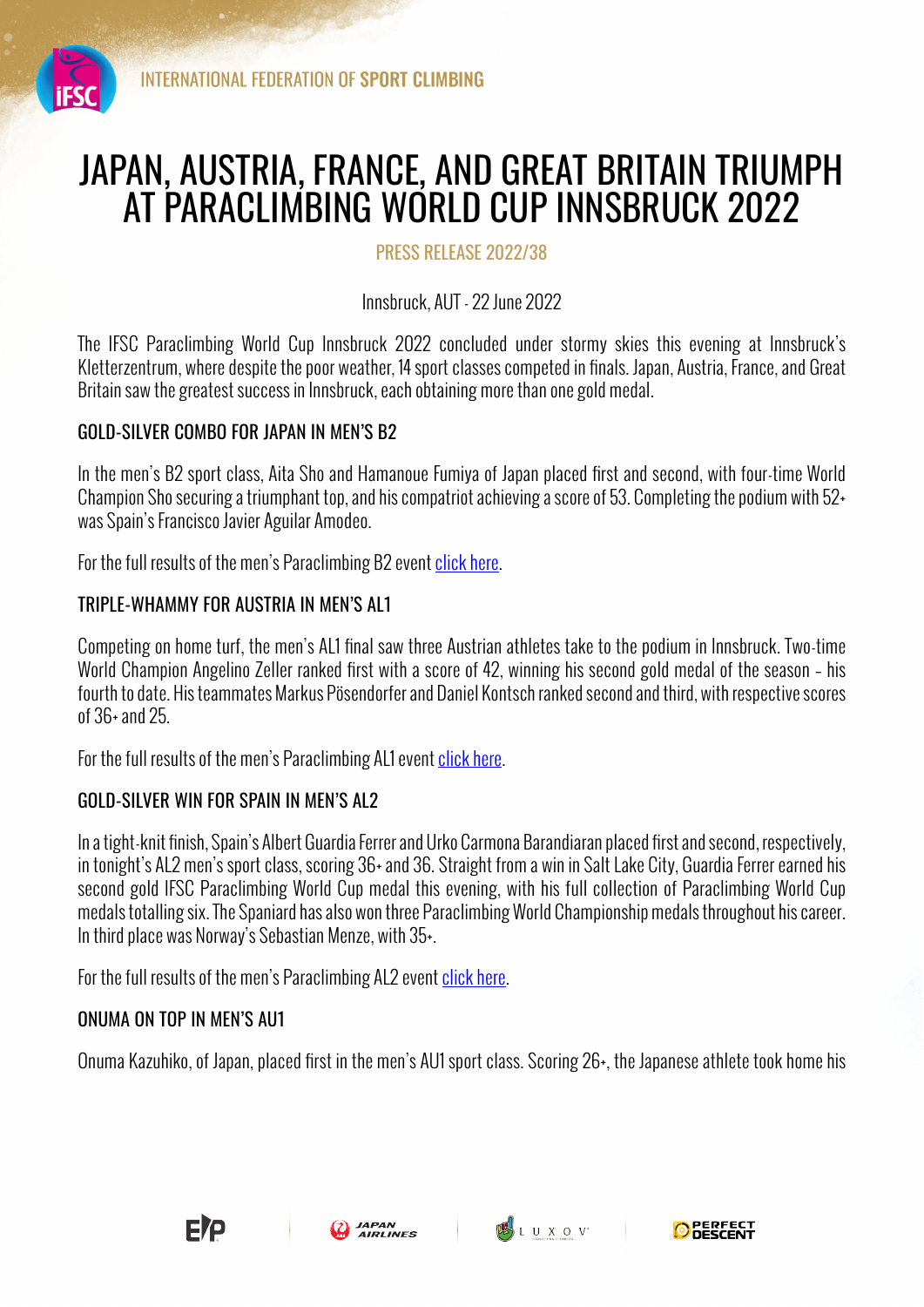

first ever IFSC Paraclimbing World Cup medal. In second place was Mario Persing of Germany, with 22+, while Spain's Eloi Vila Cullerés came third with 21.

For the full results of the men's Paraclimbing AU1 event click here.

## GOLD FOR GERMANY IN MEN'S AU2

Kevin Bartke, of Germany, took the win in the men's AU2 sport class. Scoring 52+, two-time Paraclimbing World Championship medallist Bartke bagged his sixth Paraclimbing World Cup medal to date. The USA's Brian Zarzuela ranked second with 47, and Norway's Isak Ripman placed third with a score of 46+.

For the full results of the men's Paraclimbing AU2 event click here.

## GERMANY GRABS GOLD-SILVER FINISH IN MEN'S RP1

In a neck-and-neck finish, Germany's Korbinian Franck and Florian Singer placed first and second, respectively scoring 43+ and 43. No stranger to the podium, first place finisher Franck now has seven IFSC Paraclimbing World Cup medals to his name, in addition to four Paraclimbing World Championship medals. Completing the men's RP1 podium was Okada Takuya of Japan, with a score of 31.

For the full results of the men's Paraclimbing RP1 event click here.

## MAYFORTH BAGS THE WIN IN MEN'S RP2

After securing a top, the USA's Benjamin Mayforth won his first Paraclimbing World Cup gold tonight in Innsbruck – the first Paraclimbing World Cup medal of his career, despite having won silver medals at the 2019 and 2021 IFSC Paraclimbing World Championships. Also achieving a top was Spain's Iván Muñoz Escolar, who ranked second due to placing lower than Mayforth in the qualification round. Completing the podium was Mor Michael Sapir of Israel, with a score of 52+.

For the full results of the men's Paraclimbing RP2 event click here.

# FIRST PLACE FOR ITALY IN MEN'S RP3

With a score of 48+, Italy's Alessandro Neri won his second Paraclimbing World Cup gold medal to date in the men's RP3 sport class. Takano Tadashi of Japan took silver with 47, while Jamie Barendrecht, of the Netherlands, took bronze with 43+.

For the full results of the men's Paraclimbing RP3 event click here.

# GREAT BRITAIN SEES GOLD IN WOMEN'S B3





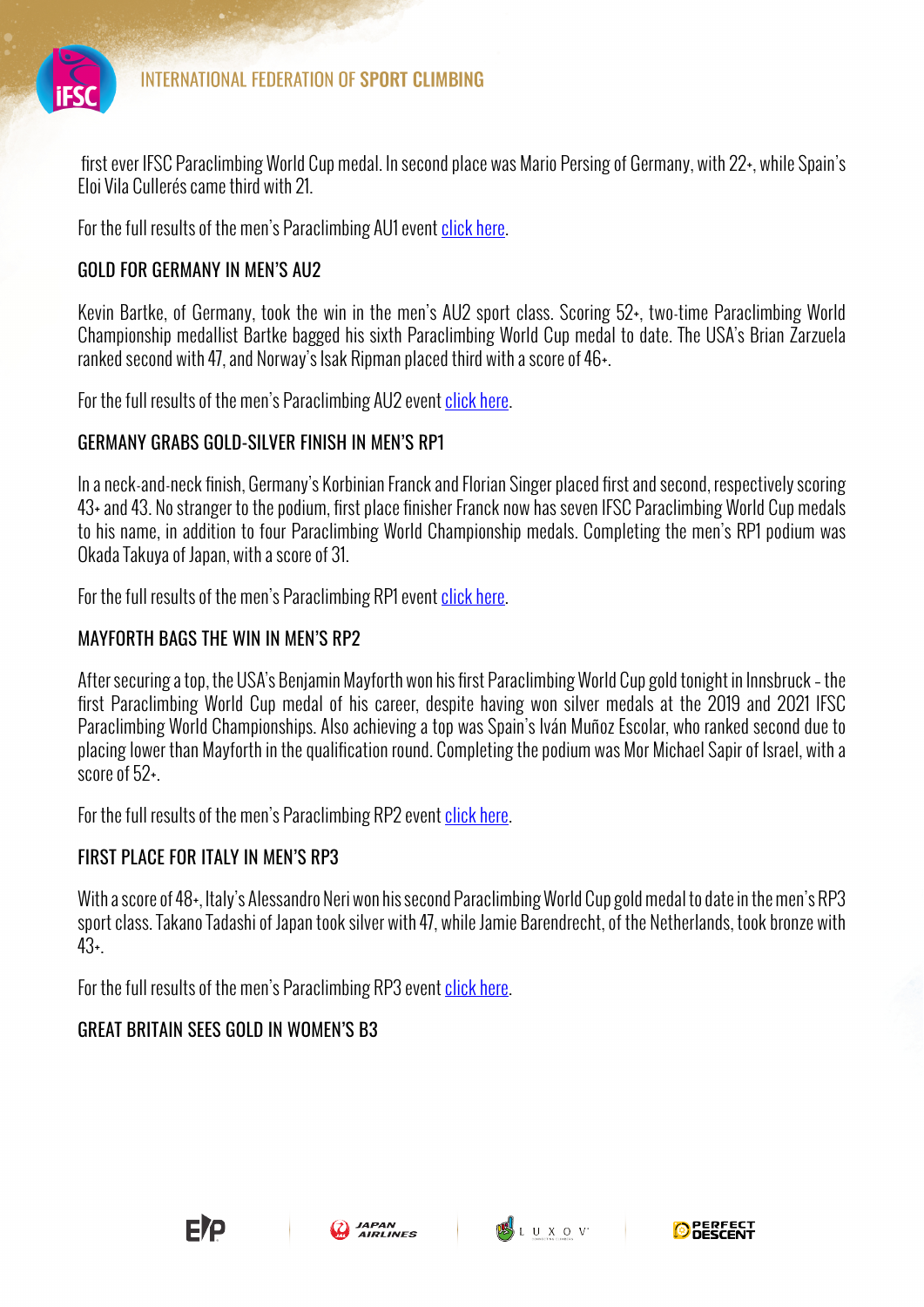

Claiming the gold medal in the women's B3 sport class was Abigail Robinson of Great Britain, who, as triple World Champion, was the only athlete to secure a top. Japan's Ejiri Yumi ranked second with 47+, followed closely by Austria's Edith Scheinecker in third, scoring 46+ on home soil.

For the full results of the women's Paraclimbing B3 event click here.

#### WIN FOR JARRIGE IN WOMEN'S AL2

With a top in tonight's final, four-time World Champion Lucie Jarrige, of France, placed first. As such, Jarrige earned the seventh IFSC Paraclimbing World Cup medal of her career so far. Australia's Sarah Larcombe placed second with 37, with the USA's Hannah McFadden placing third with 36.

For the full results of the women's Paraclimbing AL2 event click here.

## PIRFT PLACES FIRST IN WOMEN'S AU2

With a top, three-time Paraclimbing World Champion Solenne Piret, of France, earned the win tonight and thus, the fifth Paraclimbing World Cup medal of her career. Lucia Capovilla, of Italy, placed second with 34+, while Denmark's Monica Raavig placed third in her debut Paraclimbing World Cup, scoring 26+.

For the full results of the women's Paraclimbing AU2 event click here.

## PLANK PLACES FIRST IN WOMEN'S RP1

Fresh from the podium of the IFSC Paraclimbing World Cup Salt Lake City 2022, Austria's Jasmin Plank came to win on home soil, topping the final route and earning her sixth Paraclimbing World Cup medal – her third gold. Melissa Ruiz of the USA scored 42 and Spain's Marta Peche Salinero scored 41+, ranking second and third, respectively.

For the full results of the women's Paraclimbing RP1 event click here.

## EIVIK EARNS FIRST PLACE IN WOMEN'S RP2

Norway's Dina Eivik came out on top in the women's RP2 sport class with a score of 37+. As such, Eivik earned the first IFSC Paraclimbing World Cup medal of her career, and a gold one at that. With 15+ Germany's Nicole Diehl placed second, followed by Aurora Alberto of Italy in third, with a score of 12.

For the full results of the women's Paraclimbing RP2 event click here.

## GOLD FOR GREAT BRITAIN IN WOMEN'S RP3

Two-time World Championship medallist Leonora Volpe, of Great Britain, secured her first IFSC Paraclimbing World Cup medal tonight in Innsbruck, taking a well-deserved win with a top. Germany's Rosalie Schaupert concluded the